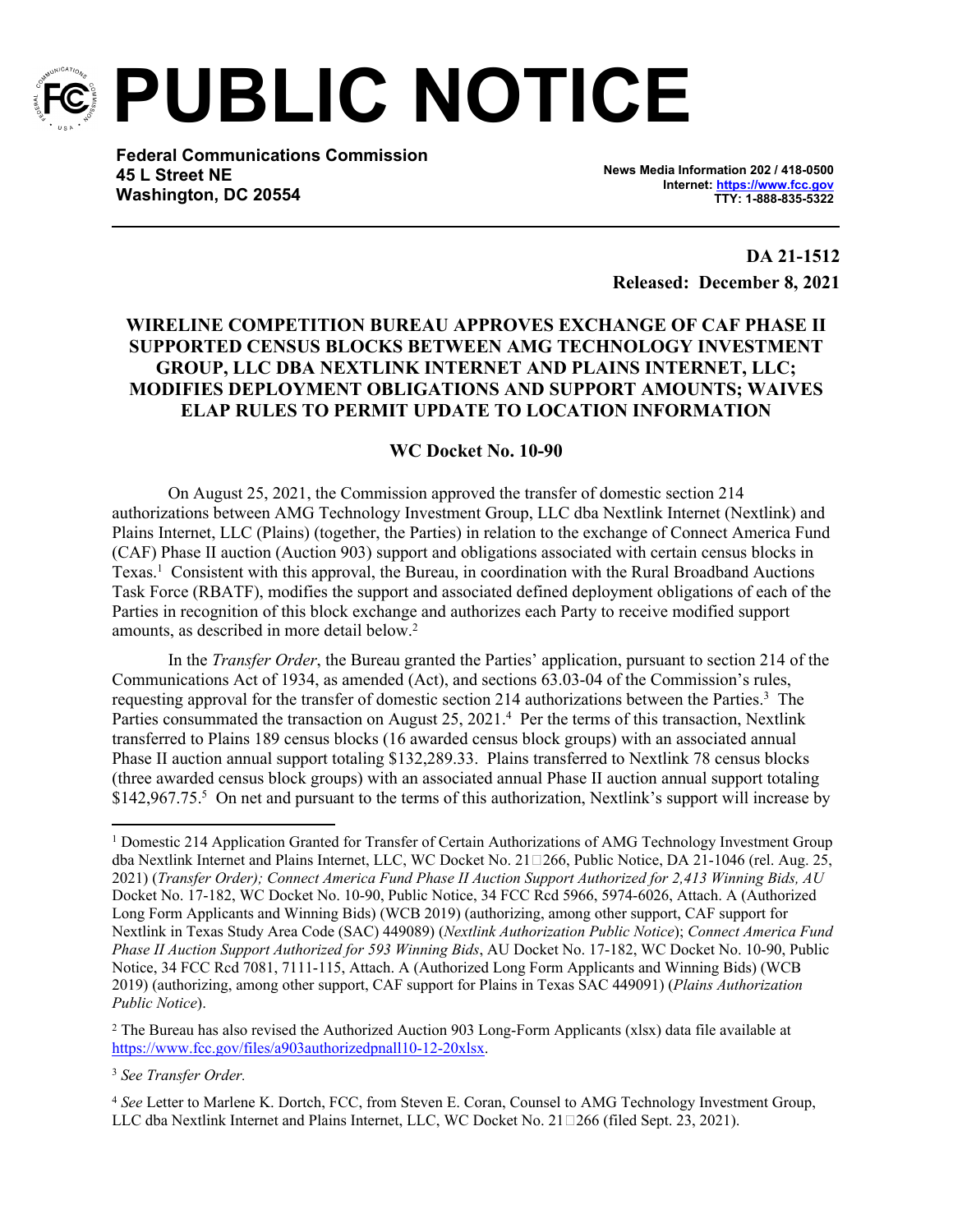\$10,678.42 per year and Plains' support will decrease by \$10,678.42 per year. In addition, Nextlink's defined deployment obligation for Texas will increase by 105 locations for a revised defined deployment obligation of 33,908 locations, and Plains' defined deployment obligation for Texas will decrease by 105 locations, for a revised defined deployment obligation of 834 locations.<sup>6</sup>

As a condition of this authorization, each Party assumes responsibility for complying with universal service fund requirements and Commission rules, regardless of any preexisting or reasonably foreseeable conditions on the ground in the exchanged blocks that could negatively impact the Party's ability to meet these obligations. Indeed, any carrier seeking authorization to receive high cost support pursuant to a section 214 transfer must conduct the proper due diligence prior to consummation of the transaction, and, in doing so, must assume all risk and consequences of noncompliance with Phase II auction requirements, including default penalties.<sup>7</sup> Accordingly, each of the Parties must meet all administrative, performance, and deployment Phase II auction obligations and deadlines as modified by the exchange, including deployment of voice and broadband service meeting minimum standards to 40% of locations by the end of 2022, 60% of all locations by the end of 2023, 80% by the end of 2024, and 100% by 2025.<sup>8</sup>

Because both Parties successfully completed the Phase II auction application processes in 2019, and both Parties will continue to offer the same terrestrial wireless service and standards of service, the Bureau will not ask for additional information to reevaluate these Parties' technical and financial ability to meet the revised obligations that they now assume. We also note that, as a condition of receiving approval of their section 214 Applications, has each of the Parties has committed to meeting all Phase II auction performance and deployment requirements, attested to having necessary managerial and operational expertise to meet buildout and performance obligations, and has committed to remaining financially and technically capable of fulfilling the obligations required as a condition of receiving such support.<sup>9</sup>

The Bureau also finds each of the Parties has met all other relevant prerequisites to authorization. The Bureau recognizes that the Texas Public Utility Commission has approved each of the Parties'

<sup>5</sup> Joint Application for Consent to Assignment of AMG Technology Investment Group, LLC dba Nextlink Internet and Plains Internet, LLC, for Consent to Assignment under Domestic Section 214 Authorizations, WC Docket No. 21-266 at Exh. 1 (filed June 17, 2021) (214 Application) (listing Phase II auction census blocks being assigned from Plains to Nextlink); Exh. 2 ((listing Phase II auction census blocks being assigned from Nextlink to Plains). On July 12, 2021, Applicants filed a supplement to their domestic section 214 application. Letter from Stephen E. Coran, Counsel for Applicants, to Marlene H. Dortch, Secretary, FCC, WC Docket No. 21-266 (filed July 12, 2021) (Supplement).

<sup>6</sup> *See* Attachment.

7 See *Connect America Fund et al*., WC Docket No. 10-90 et al., Order on Reconsideration, 33 FCC Rcd 1380,1390, para. 25 (2018) ("emphasiz[ing] that applicants are required to conduct the necessary due diligence prior to submitting their short-form applications, including identifying locations they will serve within the eligible areas, so that they can certify that they will be able to meet the relevant public interest obligations when they submit their applications."); *see also id*. at 5966, para. 47 (acknowledging that the risk of noncompliance is a factor in the bidding process but emphasizing that recipients of support awarded through a competitive bidding process generally have control over project areas and size and bid amounts).

8 47 CFR § 54.316(b)(4); *Phase II Auction Order*, 31 FCC Rcd at 6011, para. 174. We have provided a summary of the various obligations of authorized CAF Phase II auction support recipients in prior authorization public notices, including those authorizing support for Nextlink and Plains. *See Nextlink Authorization Public Notice*, 34 FCC Rcd at 5967-5971 (WCB 2021); *Plains Authorization Public Notice*, 34 FCC Rcd at 7081-7085. As stated therein, the list is not intended to be comprehensive and all authorized parties are still responsible for conducting the due diligence required to comply with universal service fund requirements and the Commission's rules. *See Nextlink Authorization Public Notice*, 34 FCC Rcd at 5966; *Plains Authorization Public Notice*, 34 FCC Rcd at 7081.

<sup>9</sup> *Transfer Order* at 3; Supplement at 1.

<sup>(</sup>Continued from previous page)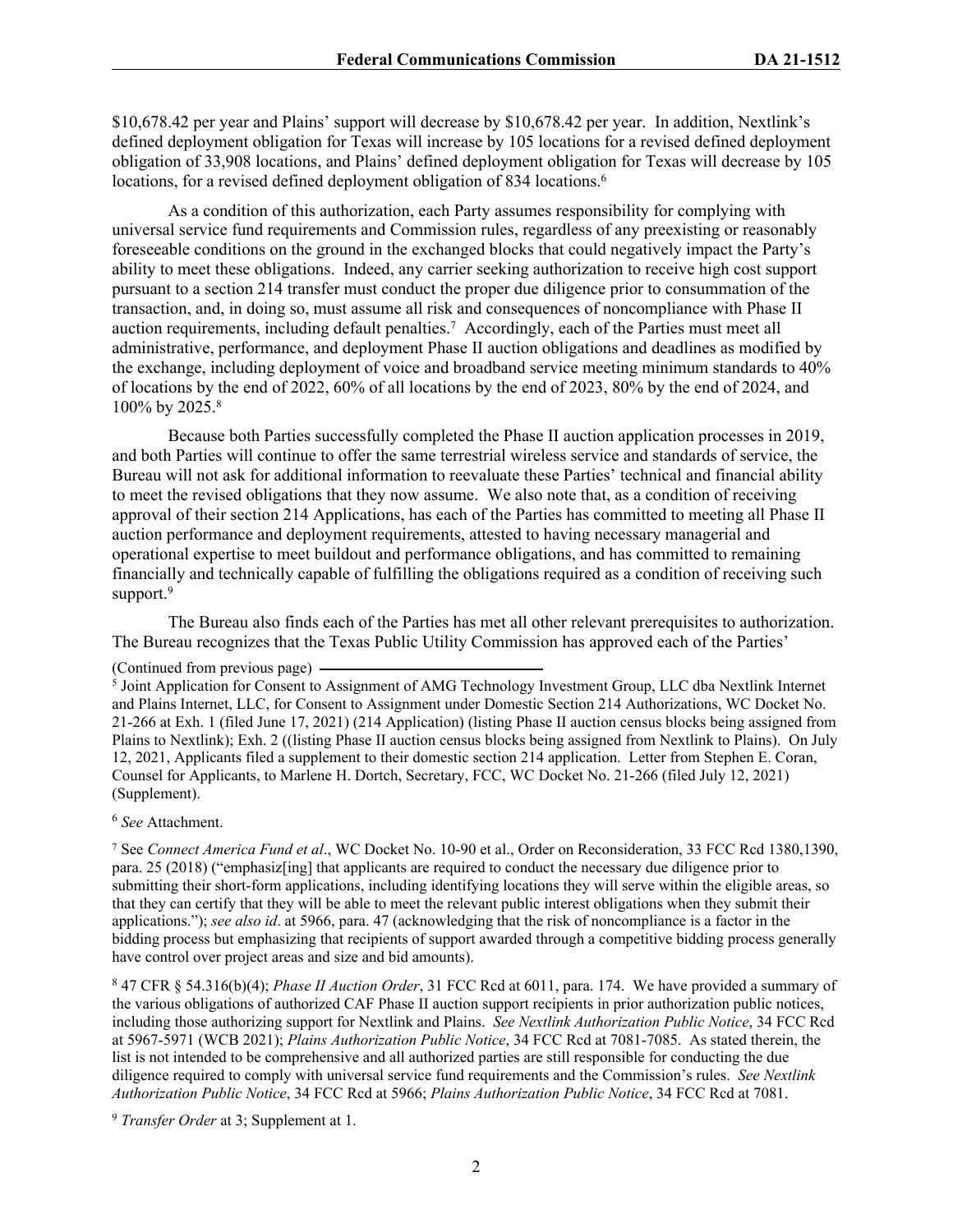requests to relinquish their Eligible Telecommunications Carrier (ETC) designations in the relevant transferred census blocks and designated each of these Parties as an ETC eligible to receive funding associated with their respective acquired blocks.<sup>10</sup>

Pursuant to a waiver order effective until the end of 2021, the Bureau permitted Phase II auction support recipients to reduce their Letters of Credit (LOCs) consistent with Rural Digital Opportunity Fund (RDOF) LOC rules.<sup>11</sup> This waiver was then extended until December 31, 2022.<sup>12</sup> Nextlink certified that it has reached the optional milestone for its service area in Texas (SAC 449089) by deploying service to 20% of its original defined deployment obligation of 33,803 locations, successfully passed USAC's verification process, and reduced its LOC in accordance with this waiver flexibility, all well in advance of the consummation of this transfer on September 25, 2021. Even though this exchange of blocks increases Nextlink's total defined deployment obligation, we do not retroactively alter the prior determination that Nextlink satisfied its 20% milestone to account for this increase. While Nextlink must increase its LOC to reflect the revised support amounts it will receive, we leave undisturbed the decision to limit the LOC obligation consistent with the terms of the waiver grant and satisfaction of the 20% milestone.

Parties have LOCs securing the adjusted support amounts resulting from the transaction as a condition of this authorization. USAC has reviewed and approved the LOCs of each of the Parties. Accordingly, we authorize the Parties to receive the support associated with their newly acquired blocks. We direct USAC to disburse from the Universal Service Fund the revised Phase II auction support amounts that have not already been disbursed as of the release of this public notice. Such support will continue to be paid in monthly installments to the account on file for the 498 ID associated with their respective SACs, 449089 for AMG, and 449091 for Plains.

We also find good cause to waive the procedural rules adopted for the Eligible Locations Adjustment Process (ELAP) as necessary to permit Nextlink to amend its ELAP filings to include location information for the 78 census blocks for which it is newly authorized to receive support. Nextlink must submit this information no later than December 15, 2021.<sup>13</sup> Nextlink demonstrated due diligence by timely submitting location evidence meeting ELAP prima facie evidentiary requirements for all of its supported areas in Texas by the August 3, 2021 ELAP filing deadline.<sup>14</sup> This deadline preceded

<sup>11</sup> *See Connect America Fund, et al*., Order, 35 FCC Rcd 6556, 6560, para. 10 (WCB 2020); 47 CFR §  $54.804(c)(1)(v)$ .

<sup>12</sup> *Connect America Fund*; *ETC Annual Reports and Certification; Rural Broadband Experiments; Connect America Fund Phase II Auction*, WC Docket Nos. 10-90, 14-58, 14-259; AU Docket No. 17-182, Order, DA 21-1502 (WCB rel. Dec. 2, 2021).

<sup>13</sup> 47 CFR § 1.3 ("Any provision of the rules may be waived by the Commission on its own motion or on petition if good cause there for is shown."). Good cause may be found "where particular facts would make strict compliance inconsistent with the public interest." *Ne. Cellular Tel. Co. v. FCC*, 897 F.2d 1164, 1166 (D.C. Cir. 1990). In making this determination, the Commission may "take into account considerations of hardship, equity, or more effective implementation of overall policy." *WAIT Radio v. FCC*, 418 F.2d 1153, 1159 (D.C. Cir. 1969). Waiver of the Commission's rules is "appropriate only if special circumstances warrant a deviation from the general rule and such deviation will serve the public interest." *Ne. Cellular Tel. Co*., 897 F.2d at 1166. To make such a public interest determination, the waiver cannot undermine the purposes of the rule, and there must be a stronger public interest benefit in granting the waiver than in applying the rule. *See, e.g.*, *Request for Permanent Renewal of, and Changes to Conditions on, Waiver Granted to SafeView, Inc.*, Order, 26 FCC Rcd 10250, 10252 (OET 2011) (citing *Ne. Cellular Tel. Co*., 897 F.2d at 1166); *see also WAIT Radio*, 418 F.2d at 1155, 1157.

<sup>14</sup> *WCB Announces CAF Phase II Support Recipients Meeting Standards for Continuing with the Eligible Locations Adjustment Process et al*., Public Notice, DA 21-1479 (WCB rel. Nov. 29, 2021).

<sup>10</sup> *Joint Application of Plains Internet, LLC and AMG Technology Investment Group, LLC dba Nextlink Internet to Revise Eligible Telecommunications Carrier Service Areas*, Docket No. 50807, Order, at 8 (Pub. Util. Comm'n. of Texas, May 6, 2021) (approving each Applicant's relinquishment of census blocks and the other Applicant's designation as an ETC in each such census block involved in the proposed transaction) (*Texas ETC Order*)).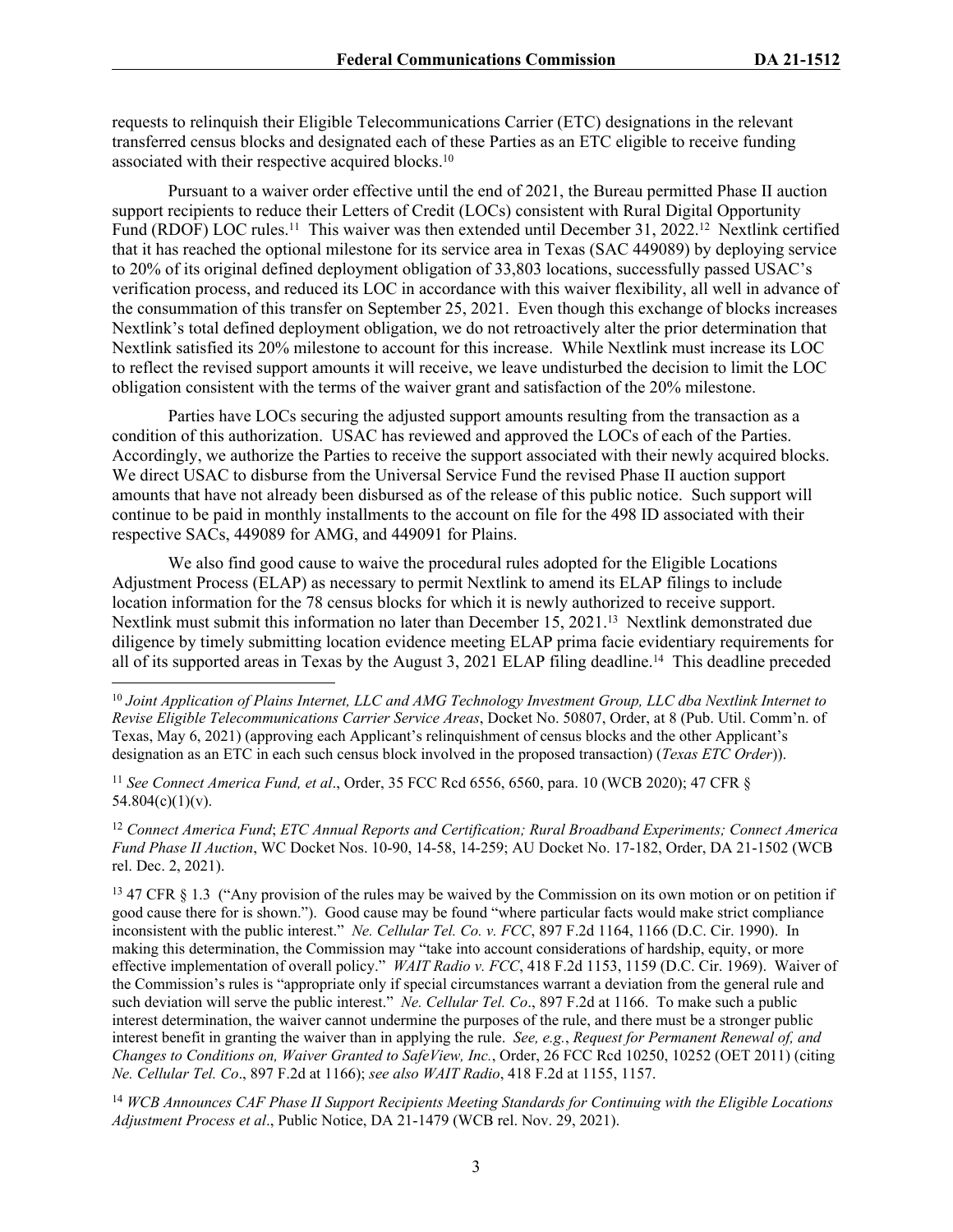the August 25, 2021 release of the *Transfer Order*, only after which time Nextlink had reasonable notice and obligation to begin assessing locations within all CAF Phase II eligible areas it would acquire from Plains. The December 15, 2021 deadline thus provides a reasonable time frame for Nextlink to amend its ELAP filings without compromising the ability of the public to timely review this information in advance of the stakeholder challenge. Under these special circumstances, grant of the waiver serves the public interest by furthering the underlying policy goals of ELAP without giving Nextlink an unfair advantage over other participating carriers.

For further information, please contact Nissa Laughner, Attorney Advisor, Telecommunications Access Policy Division, Wireline Competition Bureau at [Nissa.Laughner@fcc.gov](mailto:Nissa.Laughner@fcc.gov) or 202-418-7400 or at TTY (202) 418-0484.

**- FCC-**